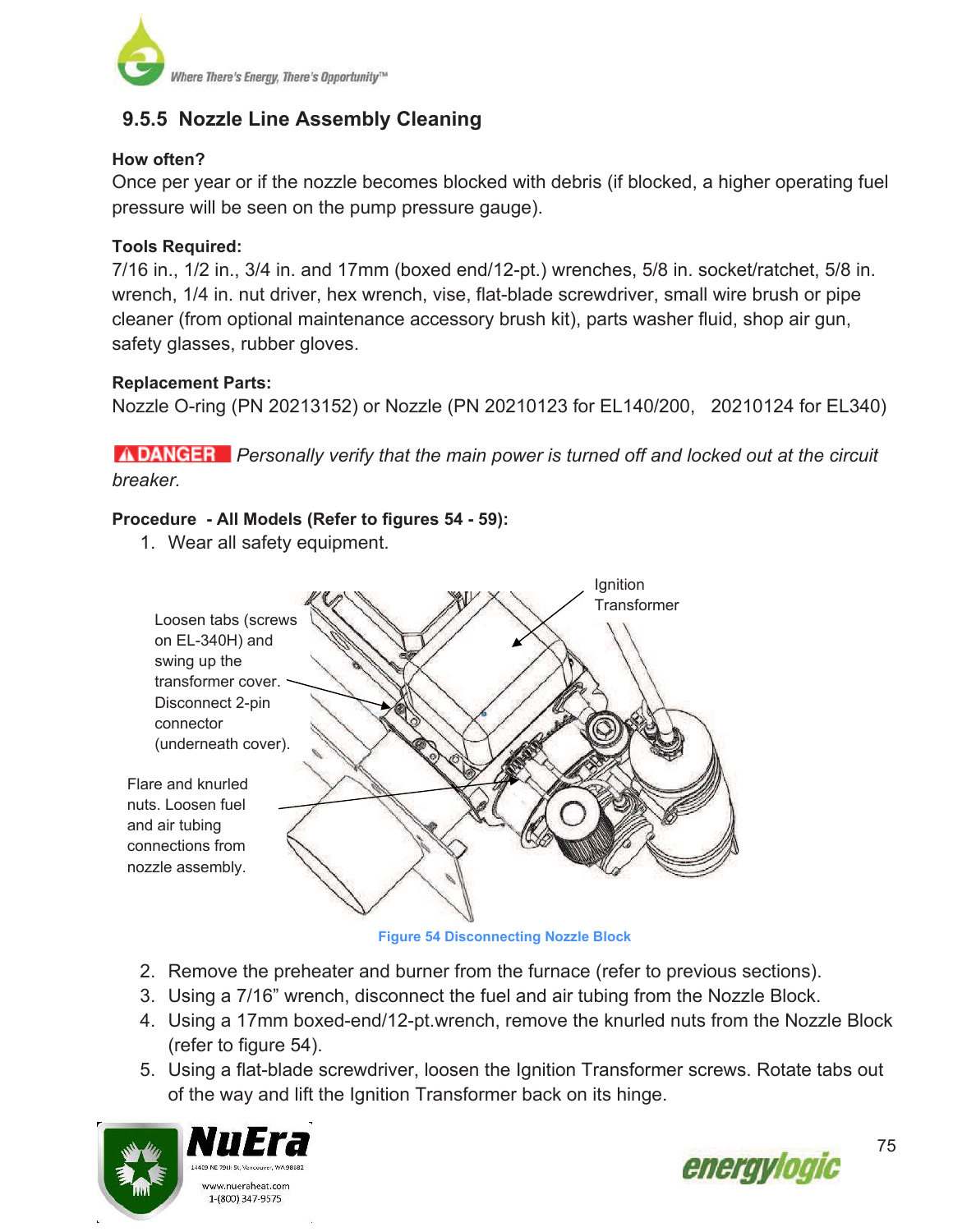

6. Disconnect nozzle heater Two-Pin Connector.



7. Slide Nozzle Block Assembly out through the air tube.





- 8. Unscrew the Electrode Screw and remove the Electrode from the Nozzle Assembly.
- 9. Inspect the electrode wire for excessive wear and the porcelain for cracks replace as necessary.



- 10. Remove the Retention Head by loosening the collar set screw.
- 11. Slide the Air Vane off the Nozzle Line Assembly.
- 12. Using a 5/8 in. socket/ratchet, remove the Nozzle from the Nozzle Block Assembly.